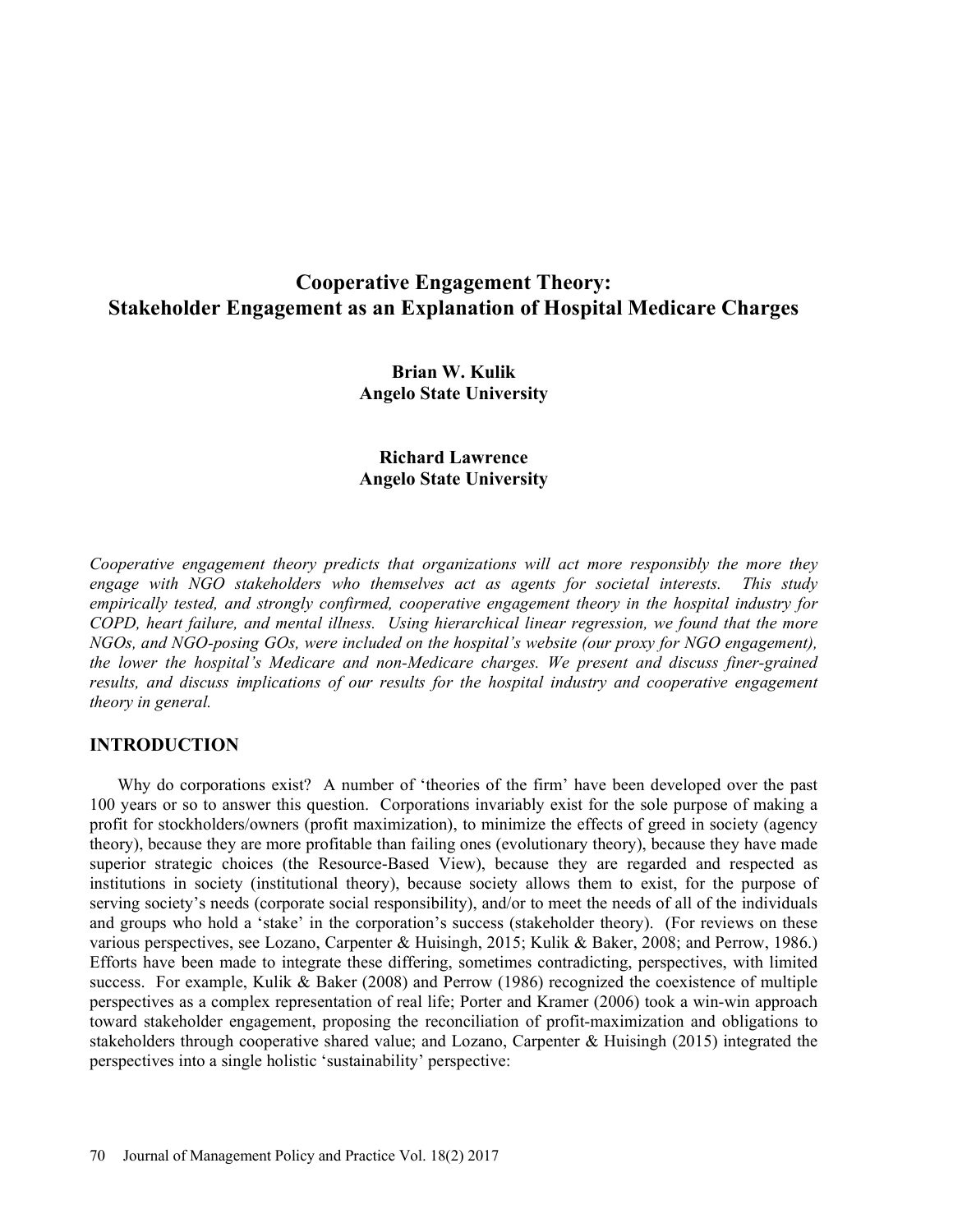The firm is a profit-generating entity in a state of constant evolution. This entity is a system comprised of resources and networks of relationships with stakeholders. The firm's employees are responsible to represent the firm, manage its resources, and empower its stakeholders so that the firm complies with laws, maintains its 'license-to-operate', increases its competitive advantage, and better contributes to foster the evolution of more sustainable societies by holistically addressing the economic, environmental, social, and time dimensions" (p. 430).

In this paper, we investigate and empirically test the idea that the firm is "a system comprised of resources and networks of relationships with stakeholders" with hospitals' medicare charges from data supplied by the U.S. government in 2013. In other words, we test Stakeholder Theory with the proposition that the more hospitals engage with stakeholders, the more those hospitals will behave socially responsibly. More specifically, we test the hypothesis that hospital-NGO (non-government organization) engagements have a positive effect on hospital performance in the form of more reasonable (i.e., lower) Medicare charges to the federal government and residual charges to the individual patient. We chose to study the hospital industry because of the clear responsibility that hospitals have in meeting the health needs of society, regardless of the for-profit or non-profit legal structure of any particular hospital. In addition, there exists a large and growing number of NGOs that advocate society's needs in every area of any hospital's services and treatments. If the stakeholder-CSR perspective is valid anywhere in society, then surely must exist among NGO-hospital engagements in the health care industry. Furthermore, we expand on earlier theory and preliminary findings (Kulik & Giacomelli, 2015) with richer theoretical development and more sophisticated and extensive testing of a richer and expanded dataset.

## **THEORY**

A generally-accepted 'classical' definition of a 'stakeholder' is " any group or individual who can affect or is affected by the achievement of the organization's objectives" (Freeman, 1984, p. 46). From here, much work has been done by researchers to 'fill the paradigm' of the three approaches to stakeholders that Donaldson & Preston (1995) identified, namely the instrumental, normative, and descriptive approaches to the theory, generally from the perspective of how and why the firm stands to benefit. Subsequent studies have confirmed benefits to the firm with enhanced profitability and competitive advantage (Choi, & Wang, 2009), by identifying, and mapping stakeholders based on type and priority (e.g. Mitchell, Agle & Wood, 1997), by engaging stakeholders meaningfully (e.g. Gilbert & Rasche, 2007; Hendry, 2005), by arriving at a deeper understanding of a stakeholder's needs (Henisz, Dorobantu, & Nartey, 2014; Harrison, Bosse & Phillips, 2010), and by following positive examples as demonstrated in case studies (e.g. Kourula, 2010; Dobele et al., 2014), among other approaches. As stakeholder management is essentially a negotiation, Porter & Kramer (2006) proposed a win-win solution to create 'shared value' between the corporation and stakeholders by discovering and implementing projects and programs that benefit both the corporation and stakeholders simultaneously for example, if a company were to switch its lighting systems to those containing LEDs, the company stands to benefit with lower electricity and maintenance costs, while stakeholders that would stand to benefit would be the companys shareholders and investors (due to a higher rate of return), the environment (because of less pollution generated from electricity production), suppliers (of LED lighting systems), and NGOs such as Green America. However, an even more responsible approach would for the companys CEO to contact Alisa Gravitz, the current CEO of Green America, and ask for someone to work with the company on all the ways that Green America can find for the company to save on expenses and become 'greener' at the same time. This further step of CEO engagement is an example of cooperative engagement, the subject of a growing body of literature on how companies and stakeholder group can improve their engagement efficiency and effectiveness (e.g. Olsen, 2017; Skilton & Purdy, 2017; Masso, Liberatore & Mazzi, 2017; and Schnackenberg & Tomlinson, 2014). Kulik & Giacomelli (2015) addressed the stakeholder-firm engagement & efficiency issue with their Cooperative Engagement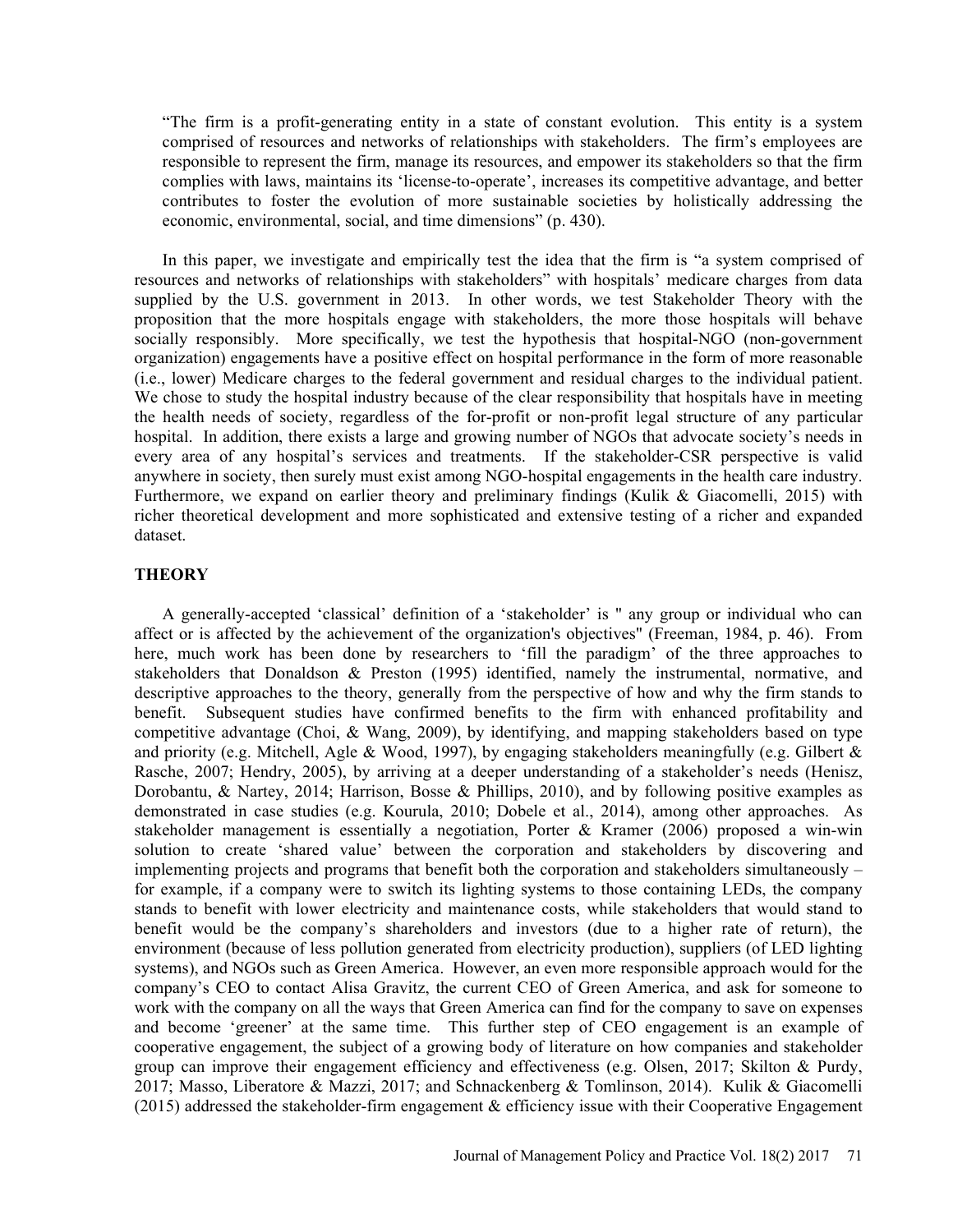Theory, positing that, rather than engage directly with individual members in the local and global population, it would be far more efficient and effective if firms engaged with appropriate NGOs who represent societal interests, such as Green America mentioned above. This abstraction allows a firm's stakeholder management activities to be less complex, enabling the firm's executives and agents to engage with a smaller group of stakeholders which nevertheless represent the interests of significant segments of the population. Therefore, Kulik & Giacomelli (2015) hypothesized that hospitals would charge Medicaid less the more NGOs it engaged in, we restate here more generally:

Hypothesis 1: Engagement with NGOs related to an illness will cause hospitals to behave more responsibly with lower Medicare charges.

However, it is also common practice for hospitals to also charge others, including the patient, over and above the Medicare charge. While some of the variation in non-Medicare charge depends on how a hospital structures its costs, at least some of these parties (i.e., the patient) are also obviously stakeholders who have an interest in the hospital lowering these charges as well. Therefore:

Hypothesis 2: Engagement with NGOs related to an illness will cause a hospital to behave more responsibly with a lower non-Medicare charge, whenever a hospital charges Medicare for treating an illness.

It therefore stands to reason that, if a hospital is to be fully responsible, then H1 and H2 would both be true simultaneously:

Hypothesis 3: Engagement with NGOs related to an illness will cause a hospital to behave more responsibly with lower Medicare charges and lower non-Medicare charges, whenever a hospital charges Medicare for treating an illness.

# **METHOD**

#### Dataset

We used the same 2013 Medicare charges dataset as in Kulik & Giacomelli (2015), available from the Centers for Medicare and Medicare Services at Medicare.gov, and we sampled hospitals for inclusion in our database based on illness and availability of data (a few hospitals in our random sample no longer existed in 2016 when we collected engagement data). From our dataset of 163,072 Medicare charges per hospital and per diagnosis related group (DRG), we randomly selected a sample of 366 hospitals across three DRGs: COPD with major complication or comorbidity (DRG 190,  $n = 150$ ), heart failure (DRG 293, n = 150) and mental illness (DRG 885, n = 66). As Kulik & Giacomelli's (2015) results were marginally significant for the NGO engagements variable at  $n = 100$ , we increased the sample size for DRGs 190 and 293 to 150 to see if the marginal significance was due to a small sample size or the nature of the variable itself. We chose mental illness because this is a very sort of illness compared to COPD and there is no death rate measurement for this illness; rather, we used the US News and World Report's 2012-2013 quantitative score on the hospital's psychological care performance. Unfortunately, only 69 hospitals were included in both in the US News scoring list and the Medicare charge list, so we were limited to a sample size of 66 hospitals (the University of Pennsylvania was removed because it was a dominant outlier, while two others were removed from lack of data) for DRG 885.

# Control Variables

We used the same control variables as in Kulik & Giacomelli (2015): distinctions, 30-day mortality, number of licensed beds, and business structure (simplified as profit and not-for-profit, dummy-coded as 0 and 1, respectively). We obtained data on the control variables from hospitalcaredata.com and the American Hospital Directory (ahd.com), using the hospital's unique Provider ID number supplied by the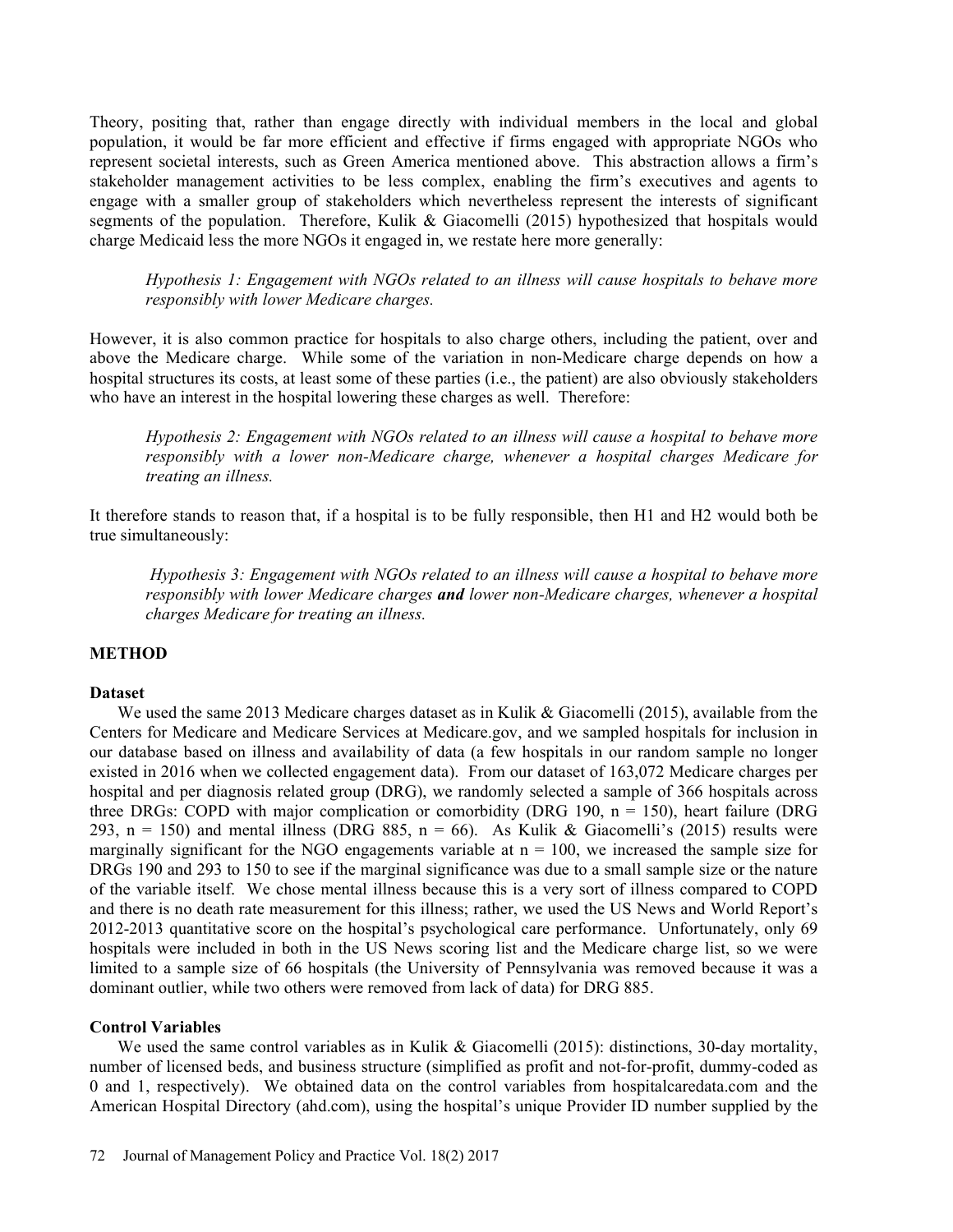Medicare database. As discussed above, we substituted hospital mortality with US News & World Report mental health treatment performance score. For our combined dataset of all three DRGs, as mortality is really a measure of hospital 'performance' with respect to a particular DRG, we 'normalized' this rate by converting mortality (DRGs 190 and 293), and US News scores (DRG 885) to a common scale of 0 to 1, based on the highest and lowest numbers in the sample for each respective DRG.

## Dependent Variable: NGO Engagements

As with Kulik & Giacomelli's (2015), for our NGO engagement variable, we saw this predictor as generally the attitude of hospital employees to reach out to patients with advice, services, and information/education that they are interested in with respect to each of our chosen DRGs. As such, if a hospital provides its patients and potential patients with and external link to the American Heart Association (DRG 293) or searched through each hospital website and counted up evidence of NGO engagement. We added one to the count if the hospital also had teaching activities, or if it included a health encyclopedia (e.g. EBSCO or ADAM), because these reflect a stakeholder-oriented mental logic that the hospital can help its patients by appealing to external sources. Support groups such as the American Heart Association's Mended Hearts (DRG 293) and Alcoholics Anonymous (DRG 885) were also counted, along with government organizations (GOs) if the GO acted like an NGO in that it advocated for the interests of patients nationwide, such as the National Institute of Mental Health (DRG 885) and the National Heart, Lung, and Blood Institute (DRG 190 and 293). We also added distinctions (awards and accreditations) as engagements if the award was relevant to the DRG, because engagement would be required in order to obtain either an accreditation or an award.

## Independent Variables

We used the government-reported Medicare charges (entitled "Average Covered Charges" in the government database) and non-Medicare charges (entitled "Average Total Payments"). In order to test Hypothesis 3, we multiplied the Medicare charges by the non-Medicare charges.

#### Statistical Analysis

We used SPSS to conduct a hierarchical linear regression analysis on the combined dataset in two steps: (1) control variables, and (2) NGO engagement counts. Because these results indicated significance for DRG type (coded as a dummy variable), we also conducted hierarchical regressions for each DRG separately. Note that we also ran hierarchical regression runs for each of our three dependent variables. This resulted in a total of  $(4 \text{ datasets}) \times (3 \text{ dependent variable runs}) = 12 \text{ hierarchical}$ regressions.

#### **RESULTS**

#### Combined Dataset

Table 1 shows correlations and hierarchical regression results for the combined dataset: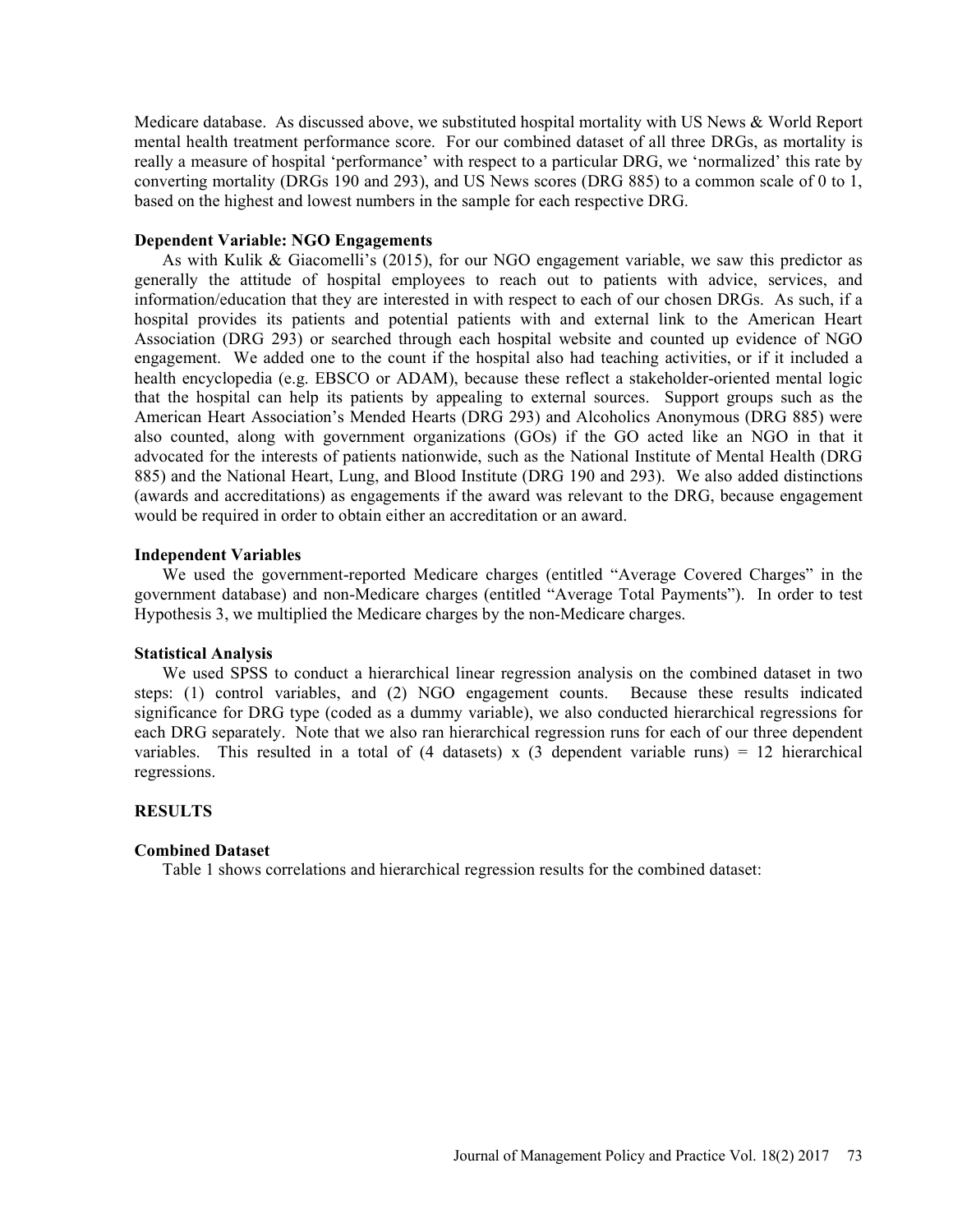# TABLE 1 COMBINED DATASET RESULTS

## a. Correlations Table

|                        |            | Standard  |         |         |         |         |         |      |         |         |
|------------------------|------------|-----------|---------|---------|---------|---------|---------|------|---------|---------|
| Variable               | Mean       | Deviation |         |         | 3       | 4       |         | 6    |         | 8       |
| 1. Avg Medicare Charge | 18688.55   | 11541.66  |         |         |         |         |         |      |         |         |
| 2. Avg NonMed Ch       | 6864.18    | 2908.24   | 0.33    |         |         |         |         |      |         |         |
| 3. Med*NonMed          | -139284069 | 137198720 | 0.84    | 0.72    |         |         |         |      |         |         |
| 4. NormPerf            | 0.41       | 0.26      | $-0.12$ | $-0.07$ | $-0.09$ |         |         |      |         |         |
| 5. Beds                | 337.51     | 376.75    | 0.19    | 0.33    | 0.28    | $-0.22$ |         |      |         |         |
| 6. Hosp Distinct       | 9.60       | 10.63     | 0.09    | 0.09    | 0.09    | $-0.06$ | 0.23    |      |         |         |
| 7. Nonprof             | 0.82       | 0.39      | $-0.08$ | 0.12    | 0.03    | $-0.06$ | 0.16    | 0.07 |         |         |
| 8. Illness             | 2.23       | 0.73      | $-0.18$ | $-0.60$ | $-0.39$ | 0.43    | $-0.38$ | 0.00 | $-0.09$ |         |
| 9. NGOEng              | 3.33       | 4.78      | $-0.07$ | 0.15    | 0.04    | $-0.33$ | 0.20    | 0.14 | 0.14    | $-0.40$ |

If  $r \ge \pm 0.09$  then  $p < 0.10$ ; if  $r \ge \pm 0.12$  then  $p < 0.05$ ; if  $r \ge \pm 0.16$  then  $p < 0.01$ 

#### b. Hierarchical Regression Results

| Only<br>Only<br>Only<br>With NGO<br>With NGO<br>With NGO<br>$Y =$ Medicare Charges<br>$Y = Average$<br>$Y = Average Non-$<br>Variables<br>Medicare Charges<br>Medicare Charges Engagements<br>* NonMed Charges<br>Engagements<br>Engagements<br>24255.37**<br>27770.08**<br>10809.30**<br>256531340.56<br>288404794.19**<br>11249.64<br>Intercept<br>(2622.10)<br>(2799.93)<br>(518.77)<br>(558.92)<br>(29156346.69)<br>(31289865.21)<br>$-450.00$ <sup>**</sup><br>$-56.38$ <sup>*</sup><br>NGOEng<br>$-4080810.03$ <sup>*</sup><br>(27.36)<br>(137.06)<br>(1531695.60)<br>$2465.41$ **<br>2656.86**<br>$-3316.81$ <sup>*</sup><br>55530881.41<br>NormPerf<br>41672368.61<br>$-3316.81$<br>(2481.27)<br>(2481.27)<br>(488.70)<br>(495.31)<br>(27466263.52)<br>$4.53***$<br>$0.82^*$<br>56358.48**<br>56285.53**<br>$4.54$ <sup>**</sup><br>$0.82^*$<br>Beds<br>(0.348)<br>(0.35)<br>(19541.37)<br>(19377.95)<br>(1.76)<br>(1.734)<br>18.83 <sup>+</sup><br>$21.99^{+}$<br>63.30<br>88.51<br>762144.97<br>990746.51<br>Hosp<br>(57.11)<br>Distinct<br>(56.87)<br>(635040.65)<br>(635548.10)<br>(11.35)<br>(11.30)<br>$-3697.15$<br>$-3180.38$ <sup>*</sup><br>394.41<br>459.16<br>$-11245300.77$<br>-6558874.15<br>Nonprof<br>(17112410.73)<br>(1538.96)<br>(1526.61)<br>(304.48)<br>(304.74)<br>$-2720.40$ **<br>$-2604.79$ **<br>$-2697.57$ **<br>-70427192.49**<br>Illness<br>$-1774.74'$<br>(970.00)<br>(186.15)<br>(193.63)<br>(10462342.36)<br>(940.90)<br>$6.33***$<br>$5.30^{**}$<br>53.379**<br>45.591**<br>$16.34***$<br>$15.03***$<br>$\overline{F}$<br>$10.78***$<br>$7.10^{**}$<br>$4.246*$<br>Incremental<br>Adjusted $R^2$<br>0.06<br>0.08<br>0.418<br>0.423<br>0.17<br>0.19 | Control Variables | <b>Control Variables</b> | <b>Control Variables</b>                                                                                 |                |
|---------------------------------------------------------------------------------------------------------------------------------------------------------------------------------------------------------------------------------------------------------------------------------------------------------------------------------------------------------------------------------------------------------------------------------------------------------------------------------------------------------------------------------------------------------------------------------------------------------------------------------------------------------------------------------------------------------------------------------------------------------------------------------------------------------------------------------------------------------------------------------------------------------------------------------------------------------------------------------------------------------------------------------------------------------------------------------------------------------------------------------------------------------------------------------------------------------------------------------------------------------------------------------------------------------------------------------------------------------------------------------------------------------------------------------------------------------------------------------------------------------------------------------------------------------------------------------------------------------------------------------------------------------------------------------------------|-------------------|--------------------------|----------------------------------------------------------------------------------------------------------|----------------|
|                                                                                                                                                                                                                                                                                                                                                                                                                                                                                                                                                                                                                                                                                                                                                                                                                                                                                                                                                                                                                                                                                                                                                                                                                                                                                                                                                                                                                                                                                                                                                                                                                                                                                             |                   |                          |                                                                                                          |                |
|                                                                                                                                                                                                                                                                                                                                                                                                                                                                                                                                                                                                                                                                                                                                                                                                                                                                                                                                                                                                                                                                                                                                                                                                                                                                                                                                                                                                                                                                                                                                                                                                                                                                                             |                   |                          |                                                                                                          |                |
|                                                                                                                                                                                                                                                                                                                                                                                                                                                                                                                                                                                                                                                                                                                                                                                                                                                                                                                                                                                                                                                                                                                                                                                                                                                                                                                                                                                                                                                                                                                                                                                                                                                                                             |                   |                          |                                                                                                          |                |
|                                                                                                                                                                                                                                                                                                                                                                                                                                                                                                                                                                                                                                                                                                                                                                                                                                                                                                                                                                                                                                                                                                                                                                                                                                                                                                                                                                                                                                                                                                                                                                                                                                                                                             |                   |                          |                                                                                                          |                |
|                                                                                                                                                                                                                                                                                                                                                                                                                                                                                                                                                                                                                                                                                                                                                                                                                                                                                                                                                                                                                                                                                                                                                                                                                                                                                                                                                                                                                                                                                                                                                                                                                                                                                             |                   |                          |                                                                                                          |                |
|                                                                                                                                                                                                                                                                                                                                                                                                                                                                                                                                                                                                                                                                                                                                                                                                                                                                                                                                                                                                                                                                                                                                                                                                                                                                                                                                                                                                                                                                                                                                                                                                                                                                                             |                   |                          |                                                                                                          |                |
|                                                                                                                                                                                                                                                                                                                                                                                                                                                                                                                                                                                                                                                                                                                                                                                                                                                                                                                                                                                                                                                                                                                                                                                                                                                                                                                                                                                                                                                                                                                                                                                                                                                                                             |                   |                          |                                                                                                          |                |
|                                                                                                                                                                                                                                                                                                                                                                                                                                                                                                                                                                                                                                                                                                                                                                                                                                                                                                                                                                                                                                                                                                                                                                                                                                                                                                                                                                                                                                                                                                                                                                                                                                                                                             |                   |                          |                                                                                                          |                |
|                                                                                                                                                                                                                                                                                                                                                                                                                                                                                                                                                                                                                                                                                                                                                                                                                                                                                                                                                                                                                                                                                                                                                                                                                                                                                                                                                                                                                                                                                                                                                                                                                                                                                             |                   |                          |                                                                                                          | (27728808.61)  |
|                                                                                                                                                                                                                                                                                                                                                                                                                                                                                                                                                                                                                                                                                                                                                                                                                                                                                                                                                                                                                                                                                                                                                                                                                                                                                                                                                                                                                                                                                                                                                                                                                                                                                             |                   |                          |                                                                                                          |                |
|                                                                                                                                                                                                                                                                                                                                                                                                                                                                                                                                                                                                                                                                                                                                                                                                                                                                                                                                                                                                                                                                                                                                                                                                                                                                                                                                                                                                                                                                                                                                                                                                                                                                                             |                   |                          |                                                                                                          |                |
|                                                                                                                                                                                                                                                                                                                                                                                                                                                                                                                                                                                                                                                                                                                                                                                                                                                                                                                                                                                                                                                                                                                                                                                                                                                                                                                                                                                                                                                                                                                                                                                                                                                                                             |                   |                          |                                                                                                          |                |
|                                                                                                                                                                                                                                                                                                                                                                                                                                                                                                                                                                                                                                                                                                                                                                                                                                                                                                                                                                                                                                                                                                                                                                                                                                                                                                                                                                                                                                                                                                                                                                                                                                                                                             |                   |                          |                                                                                                          |                |
|                                                                                                                                                                                                                                                                                                                                                                                                                                                                                                                                                                                                                                                                                                                                                                                                                                                                                                                                                                                                                                                                                                                                                                                                                                                                                                                                                                                                                                                                                                                                                                                                                                                                                             |                   |                          |                                                                                                          |                |
|                                                                                                                                                                                                                                                                                                                                                                                                                                                                                                                                                                                                                                                                                                                                                                                                                                                                                                                                                                                                                                                                                                                                                                                                                                                                                                                                                                                                                                                                                                                                                                                                                                                                                             |                   |                          |                                                                                                          | (17060213.63)  |
|                                                                                                                                                                                                                                                                                                                                                                                                                                                                                                                                                                                                                                                                                                                                                                                                                                                                                                                                                                                                                                                                                                                                                                                                                                                                                                                                                                                                                                                                                                                                                                                                                                                                                             |                   |                          |                                                                                                          | -78795954.39** |
|                                                                                                                                                                                                                                                                                                                                                                                                                                                                                                                                                                                                                                                                                                                                                                                                                                                                                                                                                                                                                                                                                                                                                                                                                                                                                                                                                                                                                                                                                                                                                                                                                                                                                             |                   |                          |                                                                                                          | (10839928.71)  |
|                                                                                                                                                                                                                                                                                                                                                                                                                                                                                                                                                                                                                                                                                                                                                                                                                                                                                                                                                                                                                                                                                                                                                                                                                                                                                                                                                                                                                                                                                                                                                                                                                                                                                             |                   |                          |                                                                                                          |                |
|                                                                                                                                                                                                                                                                                                                                                                                                                                                                                                                                                                                                                                                                                                                                                                                                                                                                                                                                                                                                                                                                                                                                                                                                                                                                                                                                                                                                                                                                                                                                                                                                                                                                                             |                   |                          |                                                                                                          |                |
|                                                                                                                                                                                                                                                                                                                                                                                                                                                                                                                                                                                                                                                                                                                                                                                                                                                                                                                                                                                                                                                                                                                                                                                                                                                                                                                                                                                                                                                                                                                                                                                                                                                                                             |                   |                          |                                                                                                          |                |
| N = 366; $^{+}$ p < 0.10; $^{*}$ p < 0.05; $^{*}$ p < 0.01; using one-tailed tests                                                                                                                                                                                                                                                                                                                                                                                                                                                                                                                                                                                                                                                                                                                                                                                                                                                                                                                                                                                                                                                                                                                                                                                                                                                                                                                                                                                                                                                                                                                                                                                                          |                   |                          |                                                                                                          |                |
|                                                                                                                                                                                                                                                                                                                                                                                                                                                                                                                                                                                                                                                                                                                                                                                                                                                                                                                                                                                                                                                                                                                                                                                                                                                                                                                                                                                                                                                                                                                                                                                                                                                                                             |                   |                          |                                                                                                          |                |
|                                                                                                                                                                                                                                                                                                                                                                                                                                                                                                                                                                                                                                                                                                                                                                                                                                                                                                                                                                                                                                                                                                                                                                                                                                                                                                                                                                                                                                                                                                                                                                                                                                                                                             |                   |                          |                                                                                                          |                |
| Table 1a shows the correlations table for the combined dataset, and suggests that all variables are largely                                                                                                                                                                                                                                                                                                                                                                                                                                                                                                                                                                                                                                                                                                                                                                                                                                                                                                                                                                                                                                                                                                                                                                                                                                                                                                                                                                                                                                                                                                                                                                                 |                   |                          |                                                                                                          |                |
| independent. "Illness", the DRG dummy variable $(1 = 1)$ mental illness, DRG 885; $2 =$ COPD, DRG 190; 3                                                                                                                                                                                                                                                                                                                                                                                                                                                                                                                                                                                                                                                                                                                                                                                                                                                                                                                                                                                                                                                                                                                                                                                                                                                                                                                                                                                                                                                                                                                                                                                    |                   |                          |                                                                                                          |                |
| = heart failure, DRG 293) showed significant correlations with the non-Medicare charge dependent                                                                                                                                                                                                                                                                                                                                                                                                                                                                                                                                                                                                                                                                                                                                                                                                                                                                                                                                                                                                                                                                                                                                                                                                                                                                                                                                                                                                                                                                                                                                                                                            |                   |                          |                                                                                                          |                |
| variable, suggesting potential differences between illnesses, as also indicated by the regression results,                                                                                                                                                                                                                                                                                                                                                                                                                                                                                                                                                                                                                                                                                                                                                                                                                                                                                                                                                                                                                                                                                                                                                                                                                                                                                                                                                                                                                                                                                                                                                                                  |                   |                          | shown in Table 1b. For each of the three full regressions, the $NGO$ engagements were found to be highly |                |

Table 1a shows the correlations table for the combined dataset, and suggests that all variables are largely independent. "Illness", the DRG dummy variable (1 = mental illness, DRG 885; 2 = COPD, DRG 190; 3 = heart failure, DRG 293) showed significant correlations with the non-Medicare charge dependent variable, suggesting potential differences between illnesses, as also indicated by the regression results, shown in Table 1b. For each of the three full regressions, the NGO engagements were found to be highly significant, with p-values less than  $0.01$  every case. Furthermore, the incremental  $F$  was also significant with the p-value at less than 0.01 for Medicare and Medicare\*non-Medicare dependent variables, and less than 0.05 for the non-Medicare dependent variable. Interestingly, the incremental adjusted  $R^2$  varied significantly with dependent variable. Approximately consistent with Kulik  $\&$  Giacomelli's (2015) results, the model with NGO engagements added increased the incremental adjusted  $R^2$  from 6% to 8%; however, the full model explained about 42% of the variation in the non-Medicare charges, with most of this  $R^2$  attributable to the control variables, and only 0.5% attributable to the NGO engagement variable.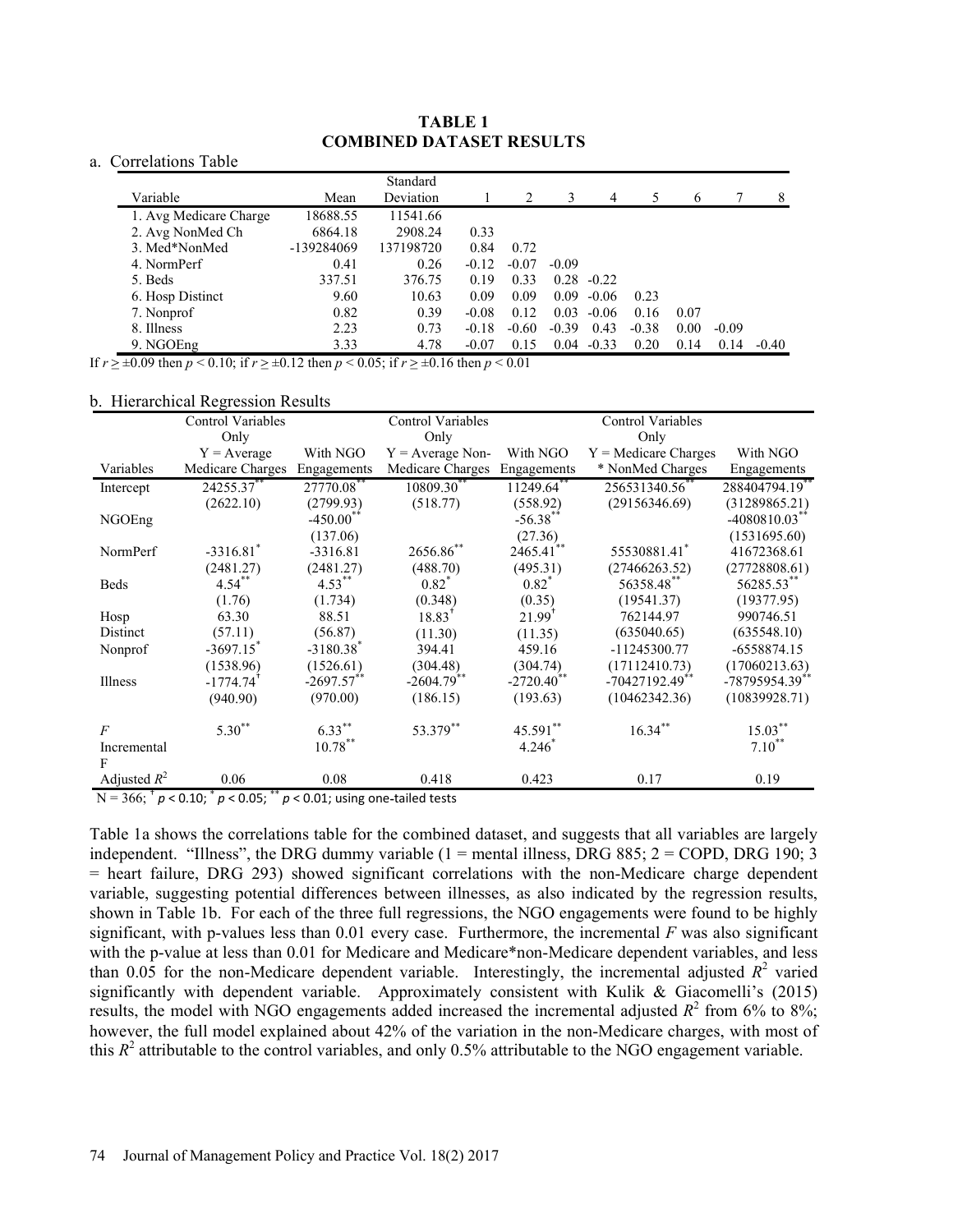## Psychoses (DRG 885) Dataset

| <b>TABLE 2</b><br>PSYCHOSES (DRG885) DATASET RESULTS<br>Standard<br>7<br>Variable<br>Deviation<br>Mean<br>2<br>3<br>5<br>4<br>6<br>1. Avg Medicare Charge<br>23060.04<br>12488.50<br>2. Avg NonMed Ch<br>8893.21<br>4027.518<br>0.42<br>3. Med*NonMed<br>210048325<br>0.83<br>0.82<br>225949265<br>3.12<br>0.55<br>4. Perf (US News Score)<br>5.114<br>0.15<br>0.41<br>700.26<br>640.00<br>0.06<br>0.16<br>0.11<br>5. Beds<br>0.38<br>10.85<br>8.77<br>0.18<br>0.17<br>0.20<br>0.39<br>0.29<br>6. Hosp Distinct<br>0.27<br>$-0.02$<br>0.18<br>0.12<br>0.92<br>0.09<br>0.08<br>0.07<br>7. Nonprof<br>8. NGOEng<br>9.02<br>7.58 -0.37<br>$0.05 - 0.18$<br>0.00<br>0.08<br>$-0.15$<br>0.21<br>If $r \ge \pm 0.20$ then $p < 0.10$ ; if $r \ge \pm 0.28$ then $p < 0.05$ ; if $r \ge \pm 0.37$ then $p < 0.01$<br>Control Variables<br>Control Variables<br><b>Control Variables</b> |  |  |  |  |  |
|----------------------------------------------------------------------------------------------------------------------------------------------------------------------------------------------------------------------------------------------------------------------------------------------------------------------------------------------------------------------------------------------------------------------------------------------------------------------------------------------------------------------------------------------------------------------------------------------------------------------------------------------------------------------------------------------------------------------------------------------------------------------------------------------------------------------------------------------------------------------------------|--|--|--|--|--|
|                                                                                                                                                                                                                                                                                                                                                                                                                                                                                                                                                                                                                                                                                                                                                                                                                                                                                  |  |  |  |  |  |
| oses (DRG 885) Dataset<br>ble 2 shows correlations and hierarchical regression results for the Psychoses dataset:<br>a. Correlations Table<br>rarchical Regression Results                                                                                                                                                                                                                                                                                                                                                                                                                                                                                                                                                                                                                                                                                                       |  |  |  |  |  |
|                                                                                                                                                                                                                                                                                                                                                                                                                                                                                                                                                                                                                                                                                                                                                                                                                                                                                  |  |  |  |  |  |
|                                                                                                                                                                                                                                                                                                                                                                                                                                                                                                                                                                                                                                                                                                                                                                                                                                                                                  |  |  |  |  |  |
|                                                                                                                                                                                                                                                                                                                                                                                                                                                                                                                                                                                                                                                                                                                                                                                                                                                                                  |  |  |  |  |  |
|                                                                                                                                                                                                                                                                                                                                                                                                                                                                                                                                                                                                                                                                                                                                                                                                                                                                                  |  |  |  |  |  |
|                                                                                                                                                                                                                                                                                                                                                                                                                                                                                                                                                                                                                                                                                                                                                                                                                                                                                  |  |  |  |  |  |
|                                                                                                                                                                                                                                                                                                                                                                                                                                                                                                                                                                                                                                                                                                                                                                                                                                                                                  |  |  |  |  |  |
|                                                                                                                                                                                                                                                                                                                                                                                                                                                                                                                                                                                                                                                                                                                                                                                                                                                                                  |  |  |  |  |  |
|                                                                                                                                                                                                                                                                                                                                                                                                                                                                                                                                                                                                                                                                                                                                                                                                                                                                                  |  |  |  |  |  |
|                                                                                                                                                                                                                                                                                                                                                                                                                                                                                                                                                                                                                                                                                                                                                                                                                                                                                  |  |  |  |  |  |
|                                                                                                                                                                                                                                                                                                                                                                                                                                                                                                                                                                                                                                                                                                                                                                                                                                                                                  |  |  |  |  |  |
|                                                                                                                                                                                                                                                                                                                                                                                                                                                                                                                                                                                                                                                                                                                                                                                                                                                                                  |  |  |  |  |  |
|                                                                                                                                                                                                                                                                                                                                                                                                                                                                                                                                                                                                                                                                                                                                                                                                                                                                                  |  |  |  |  |  |
|                                                                                                                                                                                                                                                                                                                                                                                                                                                                                                                                                                                                                                                                                                                                                                                                                                                                                  |  |  |  |  |  |
|                                                                                                                                                                                                                                                                                                                                                                                                                                                                                                                                                                                                                                                                                                                                                                                                                                                                                  |  |  |  |  |  |
|                                                                                                                                                                                                                                                                                                                                                                                                                                                                                                                                                                                                                                                                                                                                                                                                                                                                                  |  |  |  |  |  |
|                                                                                                                                                                                                                                                                                                                                                                                                                                                                                                                                                                                                                                                                                                                                                                                                                                                                                  |  |  |  |  |  |
|                                                                                                                                                                                                                                                                                                                                                                                                                                                                                                                                                                                                                                                                                                                                                                                                                                                                                  |  |  |  |  |  |
|                                                                                                                                                                                                                                                                                                                                                                                                                                                                                                                                                                                                                                                                                                                                                                                                                                                                                  |  |  |  |  |  |
|                                                                                                                                                                                                                                                                                                                                                                                                                                                                                                                                                                                                                                                                                                                                                                                                                                                                                  |  |  |  |  |  |
|                                                                                                                                                                                                                                                                                                                                                                                                                                                                                                                                                                                                                                                                                                                                                                                                                                                                                  |  |  |  |  |  |
|                                                                                                                                                                                                                                                                                                                                                                                                                                                                                                                                                                                                                                                                                                                                                                                                                                                                                  |  |  |  |  |  |
|                                                                                                                                                                                                                                                                                                                                                                                                                                                                                                                                                                                                                                                                                                                                                                                                                                                                                  |  |  |  |  |  |
|                                                                                                                                                                                                                                                                                                                                                                                                                                                                                                                                                                                                                                                                                                                                                                                                                                                                                  |  |  |  |  |  |
| Only<br>Only<br>Only                                                                                                                                                                                                                                                                                                                                                                                                                                                                                                                                                                                                                                                                                                                                                                                                                                                             |  |  |  |  |  |

# TABLE 2 PSYCHOSES (DRG885) DATASET RESULTS

#### b. Hierarchical Regression Results

|                | Control Variables |                      | <b>Control Variables</b> |             | Control Variables      |               |
|----------------|-------------------|----------------------|--------------------------|-------------|------------------------|---------------|
|                | Only              |                      | Only                     |             | Only                   |               |
|                | $Y = Average$     | With NGO             | $Y = Average Non-$       | With NGO    | $Y =$ Medicare Charges | With NGO      |
| Variables      | Medicare Charges  | Engagements          | Medicare Charges         | Engagements | * NonMed Charges       | Engagements   |
| Intercept      | 21702.56**        | 24294.86             | 5970.10**                | 5955.22**   | 131178914.75           | 155915233.03  |
|                | (5890.32)         | (5486.65)            | (1586.20)                | (1614.81)   | (91639133.22)          | (90391831.21) |
| NGOEng         |                   | $-681.93$ **         |                          | 3.91        |                        | $-6507151.32$ |
|                |                   | (199.57)             |                          | (58.74)     |                        | (3287839.38)  |
| Perf           | 241.44            | 267.85               | 461.99**                 | 461.83**    | 16982325.59**          | 17234335.97** |
|                | (348.74)          | (321.82)             | (93.91)                  | (94.72)     | (5425614.79)           | (5301890.45)  |
| Beds           | $-0.41$           | $-2.21$ <sup>T</sup> | $-0.44$                  | $-0.43$     | $-24837.79$            | -41985.48     |
|                | (2.695)           | (2.54)               | (0.73)                   | (0.75)      | (41921.64)             | (41860.31)    |
| Hosp Distinct  | 217.70            | 285.16               | $-21.36$                 | $-21.74$    | 1441581.38             | 2085380.12    |
|                | (196.75)          | (182.58)             | (52.98)                  | (53.74)     | (3060962.58)           | (3007939.12)  |
| Nonprof        | $-1590.52$        | 2736.74              | 2184.84                  | 2160.01     | 47085903.87            | 88377686.402  |
|                | (5922.53)         | (5608.51)            | (1594.87)                | (1650.68)   | (92140352.86)          | (92399463.20) |
| $\overline{F}$ | $3.38*$           | $2.70*$              | $7.58***$                | $5.97***$   | $3.35^*$               | $3.60**$      |
| Incremental F  |                   | $11.68***$           |                          | 0.00        |                        | $3.92^*$      |
| Adjusted $R^2$ | $-0.02$           | 0.20                 | .29                      | .28         | 0.13                   | 0.17          |

The correlation table of variables for this dataset is shown in Table 2a. Interestingly, the (number of) Beds variable was highest for this dataset, suggesting that only large hospitals were able to run a psych department. Beds correlated somewhat (0.38) with the US News score, which suggests that hospital size had some effect on psychosis treatment performance, perhaps because a diverse set of psychoses requires different teams of doctors and nurses with different specializations. High-quality treatments are likely to also be expensive, with treatments such as individual counselling and individually-designed programs, which might quickly overrun Medicare charge structures. This description would describe the somewhat high correlation (0.55) between the US News score and the non-Medicare charge dependent variable.

Hierarchical regression results are shown in Table 2b. Despite the relatively small sample size, all regression models were significant, with p-values of the  $F$  statistic less than 0.05 or 0.01. NGO engagements and the incremental  $F$  statistic, however, were significant only for the Medicare charge dependent variable, although in this model, the adjusted  $\mathbb{R}^2$  increased by 22% over the control-variablesonly model.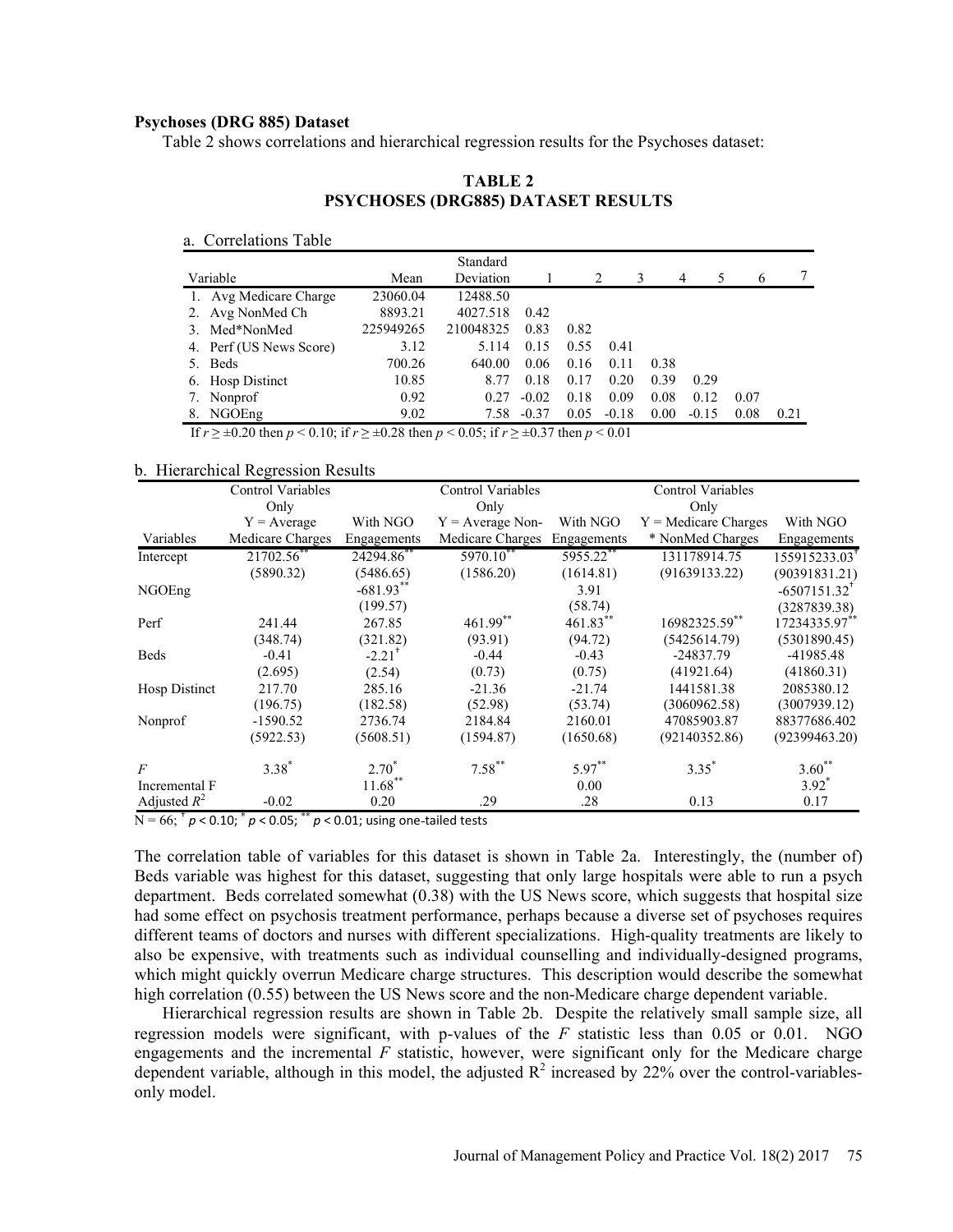## COPD (DRG 190) Dataset

The COPD (DRG 190) Dataset results are shown in Table 3 below:

| (DRG 190) Dataset<br>COPD (DRG 190) Dataset results are shown in Table 3 below:                                 |           |                                                         |         |         |                |      |                          |      |      |
|-----------------------------------------------------------------------------------------------------------------|-----------|---------------------------------------------------------|---------|---------|----------------|------|--------------------------|------|------|
|                                                                                                                 |           | <b>TABLE 3</b><br><b>COPD (DRG 190) DATASET RESULTS</b> |         |         |                |      |                          |      |      |
| u. Correlations Table                                                                                           |           |                                                         |         |         |                |      |                          |      |      |
| Variable                                                                                                        | Mean      | Standard<br>Deviation                                   |         | 2       | $\mathfrak{Z}$ | 4    | 5                        | 6    | 7    |
| 1. Avg Medicare Charge                                                                                          | 30410.56  | 22085.27                                                |         |         |                |      |                          |      |      |
| 2. Avg NonMed Ch                                                                                                | 8200.44   | 1959.44                                                 | 0.32    |         |                |      |                          |      |      |
| 3. Med*NonMed                                                                                                   | 263031431 | 237906418                                               | 0.95    | 0.54    |                |      |                          |      |      |
| 4. Perf (30-day mortality)                                                                                      | 0.06      | 0.02                                                    | 0.09    | 0.07    | 0.09           |      |                          |      |      |
| 5. Beds                                                                                                         | 275.96    | 230.40                                                  | 0.23    | 0.32    | 0.27           | 0.07 |                          |      |      |
| 6. Hosp Distinct                                                                                                | 8.56      | 7.30                                                    | 0.02    | 0.16    | 0.04           | 0.05 | 0.25                     |      |      |
| 7. Nonprof                                                                                                      | 0.79      | 0.41                                                    | $-0.12$ | 0.16    | $-0.04$        | 0.04 | 0.17                     | 0.14 |      |
|                                                                                                                 |           |                                                         |         |         |                |      |                          |      |      |
| 8. NGOEng                                                                                                       | 1.76      | 2.89                                                    | $-0.01$ | $-0.07$ | $-0.04$        | 0.04 | 0.15                     | 0.35 | 0.12 |
| If $r \ge \pm 0.14$ then $p < 0.10$ ; if $r \ge \pm 0.16$ then $p < 0.05$ ; if $r \ge \pm 0.25$ then $p < 0.01$ |           |                                                         |         |         |                |      |                          |      |      |
| archical Regression Results<br>Control Variables                                                                |           | <b>Control Variables</b>                                |         |         |                |      | <b>Control Variables</b> |      |      |

## TABLE 3 COPD (DRG 190) DATASET RESULTS

#### b. Hierarchical Regression Results

| Variables            | $Y = Average$           | With NGO                |                    |                        | Only                   |                |
|----------------------|-------------------------|-------------------------|--------------------|------------------------|------------------------|----------------|
|                      |                         |                         | $Y = Average Non-$ | With NGO               | $Y =$ Medicare Charges | With NGO       |
|                      | Medicare Charges        | Engagements             | Medicare Charges   | Engagements            | * NonMed Charges       | Engagements    |
| Intercept            | 26946.86                | $26941.19$ <sup>*</sup> | 6751.11            | $6747.42$ **           | 181840921.76           | 181648521.61 * |
|                      | (6057.19)               | (6077.00)               | (526.22)           | (520.27)               | (65302160.39)          | (65359279.00)  |
| NGOEng               |                         | $-156.87$               |                    | $-116.38$ <sup>*</sup> |                        | $-6070719.36$  |
|                      |                         | (652.48)                |                    | (55.86)                |                        | (7017582.77)   |
| Perf                 | 790.49                  | 794.36                  | 43.26              | 46.13                  | 8243503.33             | 8393386.72     |
|                      | (813.94)                | (816.76)                | (70.71)            | (69.93)                | (8775046.79)           | (8784380.16)   |
| Beds                 | $24.67$ <sup>**</sup>   | $24.79***$              | $2.43***$          | $2.51^{\degree}$       | 289454.90              | 293876.95      |
|                      | (7.95)                  | (7.99)                  | (0.69)             | (0.68)                 | (85716.36)             | (85943.00)     |
| <b>Hosp Distinct</b> | $-83.11$                | $-63.17$                | 19.07              | 33.86                  | $-604419.61$           | 166898.56      |
|                      | (249.43)                | (263.62)                | (21.67)            | (22.57)                | (2689052.24)           | (2835236.09)   |
| Nonprof              | $-8959.24$ <sup>*</sup> | $-8886.41$              | 477.13             | 531.16                 | -50280698              | -47462519.88   |
|                      | (4354.43)               | (4379.14)               | (378.30)           | (374.91)               | (46944861.19)          | (47098452.66)  |
| $\overline{F}$       | $3.38*$                 | $2.70^*$                | $5.081**$          | $5.027***$             | $3.315*$               | $2.797*$       |
| Incremental F        |                         | 0.058                   |                    | 4.340 <sup>*</sup>     |                        | 0.75           |
| Adjusted $R^2$       | 0.06                    | 0.05                    | 0.10               | 0.12                   | 0.06                   | 0.06           |

The correlation table for these variables is shown in Table 3a. All variables exhibited reasonable independence, except for an unusually high correlation (0.95) between dependent variables Medicare charges and Medicare\*non-Medicare charges. This suggests that the regression models associated with these dependent variables will produce similar results, as we see confirmed in the hierarchical regression results, Table 3b, in that each model's F statistic is nearly the same value. Here, NGO engagements were significant only for the non-Medicare charges, with a p-value less than 0.05, and only this model's incremental F statistic was significant (p-value  $\leq$  0.05). Adjusted R<sup>2</sup> change indicates a 2% additional explanation of the variation in the non-Medicare charge dependent variable, somewhat in line with the combined dataset results. These results are not what we had expected, given Kulik and Giacomelli's (2015) promising results for DRG 190; it is possible that the model significance was due only to the control variables, as these authors did not apply a hierarchical approach. However, it is notable that our study found significant results for a dependent variable not used in Kulik & Giacomelli (2015).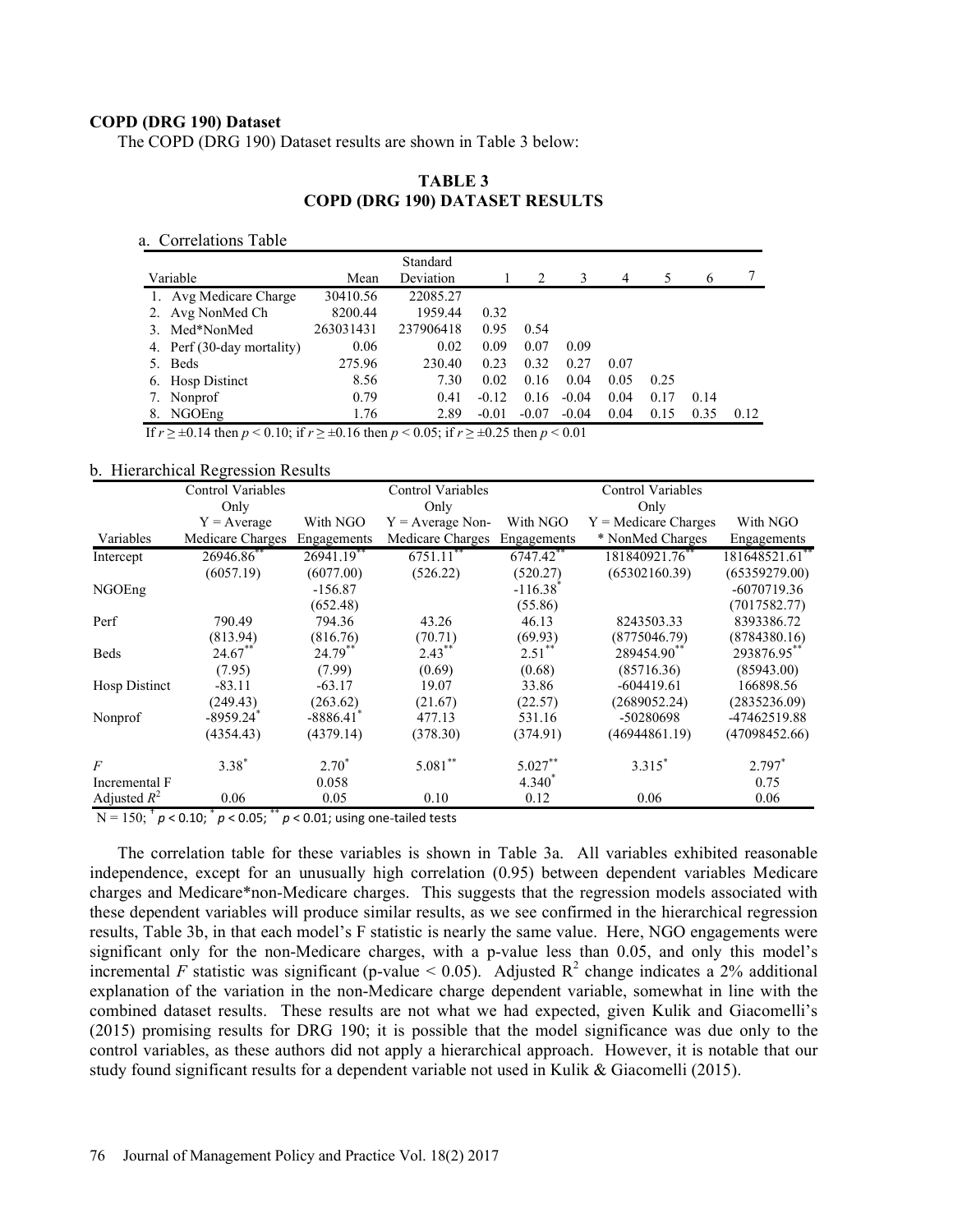# Heart Failure (DRG 293) Dataset

The Heart Failure (DRG 293) Dataset results are shown in Table 4 below:

## TABLE 4 HEART FAILURE (DRG 293) DATASET RESULTS

#### a. Correlations Table

| ailure (DRG 293) Dataset                                                                                                                                           |                                                |                          |         |                                |         |                     |                          |      |               |
|--------------------------------------------------------------------------------------------------------------------------------------------------------------------|------------------------------------------------|--------------------------|---------|--------------------------------|---------|---------------------|--------------------------|------|---------------|
| Heart Failure (DRG 293) Dataset results are shown in Table 4 below:                                                                                                |                                                |                          |         |                                |         |                     |                          |      |               |
|                                                                                                                                                                    |                                                |                          |         |                                |         |                     |                          |      |               |
|                                                                                                                                                                    |                                                | TABLE <sub>4</sub>       |         |                                |         |                     |                          |      |               |
|                                                                                                                                                                    | <b>HEART FAILURE (DRG 293) DATASET RESULTS</b> |                          |         |                                |         |                     |                          |      |               |
|                                                                                                                                                                    |                                                |                          |         |                                |         |                     |                          |      |               |
| a. Correlations Table                                                                                                                                              |                                                |                          |         |                                |         |                     |                          |      |               |
|                                                                                                                                                                    |                                                | Standard                 |         |                                |         |                     |                          |      |               |
| Variable                                                                                                                                                           | Mean                                           | Deviation                |         |                                | 2       | 3<br>$\overline{4}$ | 5                        | 6    | 7             |
| 1. Avg Medicare Charge                                                                                                                                             | 16990.93                                       | 10151.03                 |         |                                |         |                     |                          |      |               |
| 2. Avg NonMed Ch                                                                                                                                                   | 4635.14                                        | 1086.37                  | 0.33    |                                |         |                     |                          |      |               |
| 3. Med*NonMed                                                                                                                                                      | 82334479                                       | 61798967                 | 0.95    | 0.58                           |         |                     |                          |      |               |
| 4. Perf (30-day mortality)                                                                                                                                         | 0.12                                           | 0.07                     | 0.04    | $-0.06$                        | $-0.00$ |                     |                          |      |               |
| 5. Beds                                                                                                                                                            | 239.46                                         | 210.14                   | 0.21    | 0.43                           | 0.32    | $-0.03$             |                          |      |               |
|                                                                                                                                                                    |                                                |                          |         |                                |         | $-0.08$             | 0.31                     |      |               |
| 6. Hosp Distinct                                                                                                                                                   | 10.09                                          | 13.70                    | 0.13    | 0.20                           | 0.16    |                     |                          |      |               |
| 7. Nonprof                                                                                                                                                         | 0.80                                           | 0.40                     | $-0.09$ | 0.06                           | 0.02    | $-0.17$             | 0.15                     | 0.03 |               |
| 8. NGOEng                                                                                                                                                          | 2.39                                           |                          |         | $2.23 -0.25 -0.08 -0.22 -0.02$ |         |                     | 0.04                     |      | $0.13 - 0.02$ |
|                                                                                                                                                                    |                                                |                          |         |                                |         |                     |                          |      |               |
|                                                                                                                                                                    |                                                |                          |         |                                |         |                     |                          |      |               |
|                                                                                                                                                                    |                                                |                          |         |                                |         |                     |                          |      |               |
| If $r \ge \pm 0.14$ then $p < 0.10$ ; if $r \ge \pm 0.16$ then $p < 0.05$ ; if $r \ge \pm 0.21$ then $p < 0.01$<br>rchical Regression Results<br>Control Variables |                                                | <b>Control Variables</b> |         |                                |         |                     | <b>Control Variables</b> |      |               |

## b. Hierarchical Regression Results

| With NGO<br>$Y = Average$<br>$Y = Average Non-$<br>With NGO<br>$Y =$ Medicare Charges<br>Variables<br>Medicare Charges<br>Medicare Charges<br>* NonMed Charges<br>Engagements<br>Engagements<br>$4175.19$ **<br>66916102.14**<br>16115.44**<br>19016.34**<br>4293.03**<br>(2691.76)<br>(2721.02)<br>(15989681.17)<br>(267.76)<br>(280.15)<br>$-1246.41$<br>$-50.63$<br>(36.56)<br>(355.11)<br>3824.21<br>$-737.11$<br>-28956052.48<br>3343.15<br>$-756.65$<br>(12723.04)<br>(12254.50)<br>(1265.60)<br>(1261.69)<br>(75577941.86)<br>$2.11***$<br>$2.11***$<br>$9.99^{^{n}}$<br>$9.99^{\degree}$<br>89433.11**<br>(4.13)<br>(3.98)<br>(0.41)<br>(0.41)<br>(24552.90)<br>48.84<br>74.51<br>5.25<br>6.29<br>308556.84<br>(62.87)<br>(60.99)<br>(6.25)<br>(6.28)<br>(373431.16)<br>$-3084.24$<br>$-3244.08$<br>$-13.66$<br>$-20.15$<br>-10956052.48<br>(2083.95)<br>(2007.60)<br>(207.30)<br>(12379159.71)<br>(206.70)<br>$4.42$ **<br>$7.28***$<br>$5.77***$<br>$4.59***$<br>$8.57***$<br>$2.47*$ | Only<br>Only                | Control Variables | Control Variables<br>Only |                            |
|-------------------------------------------------------------------------------------------------------------------------------------------------------------------------------------------------------------------------------------------------------------------------------------------------------------------------------------------------------------------------------------------------------------------------------------------------------------------------------------------------------------------------------------------------------------------------------------------------------------------------------------------------------------------------------------------------------------------------------------------------------------------------------------------------------------------------------------------------------------------------------------------------------------------------------------------------------------------------------------------------|-----------------------------|-------------------|---------------------------|----------------------------|
| Intercept<br>NGOEng<br>Perf<br><b>Beds</b><br>Hosp Distinct                                                                                                                                                                                                                                                                                                                                                                                                                                                                                                                                                                                                                                                                                                                                                                                                                                                                                                                                     |                             |                   |                           | With NGO                   |
|                                                                                                                                                                                                                                                                                                                                                                                                                                                                                                                                                                                                                                                                                                                                                                                                                                                                                                                                                                                                 |                             |                   |                           | Engagements                |
|                                                                                                                                                                                                                                                                                                                                                                                                                                                                                                                                                                                                                                                                                                                                                                                                                                                                                                                                                                                                 |                             |                   |                           | 82607049.36**              |
|                                                                                                                                                                                                                                                                                                                                                                                                                                                                                                                                                                                                                                                                                                                                                                                                                                                                                                                                                                                                 |                             |                   |                           | (16281229.51)              |
|                                                                                                                                                                                                                                                                                                                                                                                                                                                                                                                                                                                                                                                                                                                                                                                                                                                                                                                                                                                                 |                             |                   |                           | $-6741809.87$ <sup>*</sup> |
|                                                                                                                                                                                                                                                                                                                                                                                                                                                                                                                                                                                                                                                                                                                                                                                                                                                                                                                                                                                                 |                             |                   |                           | (2124794.67)               |
|                                                                                                                                                                                                                                                                                                                                                                                                                                                                                                                                                                                                                                                                                                                                                                                                                                                                                                                                                                                                 |                             |                   |                           | -5497681.07                |
|                                                                                                                                                                                                                                                                                                                                                                                                                                                                                                                                                                                                                                                                                                                                                                                                                                                                                                                                                                                                 |                             |                   |                           | (73324784.02)              |
|                                                                                                                                                                                                                                                                                                                                                                                                                                                                                                                                                                                                                                                                                                                                                                                                                                                                                                                                                                                                 |                             |                   |                           | 89438.66                   |
|                                                                                                                                                                                                                                                                                                                                                                                                                                                                                                                                                                                                                                                                                                                                                                                                                                                                                                                                                                                                 |                             |                   |                           | (23819.43)                 |
|                                                                                                                                                                                                                                                                                                                                                                                                                                                                                                                                                                                                                                                                                                                                                                                                                                                                                                                                                                                                 |                             |                   |                           | 447406.55                  |
|                                                                                                                                                                                                                                                                                                                                                                                                                                                                                                                                                                                                                                                                                                                                                                                                                                                                                                                                                                                                 |                             |                   |                           | (364909.10)                |
| $\overline{F}$                                                                                                                                                                                                                                                                                                                                                                                                                                                                                                                                                                                                                                                                                                                                                                                                                                                                                                                                                                                  | Nonprof                     |                   |                           | $-11820604.06$             |
|                                                                                                                                                                                                                                                                                                                                                                                                                                                                                                                                                                                                                                                                                                                                                                                                                                                                                                                                                                                                 |                             |                   |                           | (12012447.11)              |
|                                                                                                                                                                                                                                                                                                                                                                                                                                                                                                                                                                                                                                                                                                                                                                                                                                                                                                                                                                                                 |                             |                   |                           |                            |
|                                                                                                                                                                                                                                                                                                                                                                                                                                                                                                                                                                                                                                                                                                                                                                                                                                                                                                                                                                                                 | $12.32***$<br>Incremental F | 1.92              |                           | $10.07***$                 |
| 0.04<br>Adjusted $R^2$<br>0.11<br>0.17<br>0.08<br>0.17<br>0.14                                                                                                                                                                                                                                                                                                                                                                                                                                                                                                                                                                                                                                                                                                                                                                                                                                                                                                                                  |                             |                   |                           |                            |

The correlations table for the DRG variables, Table 4a, shows a similar issue with Medicare and Medicare\*non-Medicare dependent variables, with a 0.95 correlation. In contrast with the COPD (DRG 190) results, however, the heart failure regression results, Table 4b, show a high level of significance for all regression models, and a highly-significant NGO engagements variable for the Medicare and Medicare\*non-Medicare dependent variable models. Adjusted  $R^2$  increases when NGO engagements were added to the model were at about 6-7% for both Medicare and Medicare\*non-Medicare dependent variable models.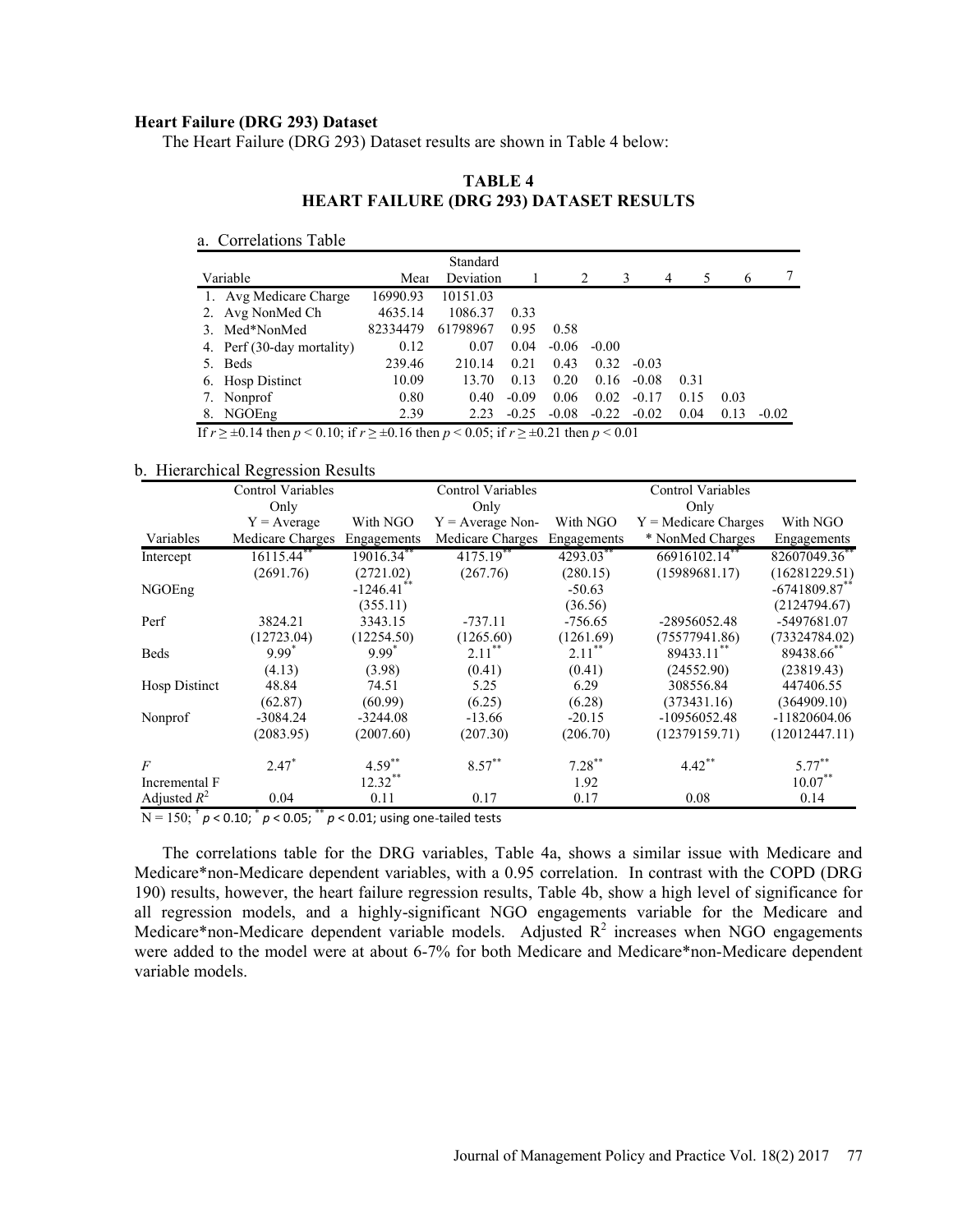#### DISCUSSION

This study has produced three major findings. First, our approach was reasonably effective with NGO engagement counts acting as a proxy for actual NGO engagement. While there may obviously exist some degree of noise in the measure which may warrant a complementary approach (discussed below), if website counts were meaningless, then it would be more likely that no significant results would havbe been found at all through this approach. In short, one can conclude that, generally, a hospital's website says something significant about its sense of social responsibility. It may reflect, at least in part, the hospital's shared mental model, or dominant logic (Prahalad & Bettis, 1986; discussed below) toward how problems are solved in the hospital  $-$  in this case, how hospitals solve the 'problem' of how to provide patients with resources for further information and support on their illnesses and treatments.

Second, we generally observed strong support for all three of our hypotheses, suggesting strong support for cooperative engagement theory in the hospital industry. Generally, based on the combined dataset results, a single NGO engagement results in a \$450 decrease in Medicare charge, on average, and a \$56 decrease in non-Medicare charges. The results indicate the importance of NGO engagement in hospitals at least, but at present, hospitals appear to be more focused on engaging directly with patients instead. For example, Concannon et al. (2014) found patients to be the most-often referred to stakeholder group, but these authors did not address the possibility that NGOs acting both as patient interest groups on behalf of patients, and patient-support entities that often engage directly with patients and non-patients in a prevention context, also have interests that are of intrinsic value to hospital administrators, nurses, and doctors. Patients may be more concerned with their immediate welfare and treatment, and not cognizant of the big picture issues, such as equity in medicare charging procedures. A precursor, or first step, to engaging with NGOs is perhaps acknowledging that such intrinsic value exists and can be discovered by engaging with patient-oriented NGOs. Such a recognition might require a shift in 'dominant logic' which, according to Prahalad  $&$  Bettis (1986) is:

a mind set or a world view or conceptualization of the business and the administrative tools to accomplish goals and make decisions in that business. It is stored as a shared cognitive map (or set of schemas) among the dominant coalition. It is expressed as a learned, problem-solving behavior (Prahalad & Bettis, 1986, p. 491).

In other words, patient-centered NGO engagement may need to be on the cognitive maps of hospital administrators before effective NGO engagement can reach a meaningful level of effectiveness. This may come as a bit of a relief to hospital employees, especially administrative leaders, because NGO engagements are easier, in terms of time, effort, and singularity of perspective, than to engage each individual patient and potential patient, although of course, individual patient needs must, at the same time, never be ignored.

Third, it should be noted that not all DRGs that we tested supported all three hypotheses: Psychoses (DRG 885) supported Hypothesis 1, COPD (DRG 190) supported Hypothesis 2, and heart failure (DRG 293) supported Hypotheses 1 and 3. Perhaps the inconsistent support across all three DRGs in the study suggests different levels of importance, or salience (Mitchell, Agle & Wood, 1997) across different NGO stakeholders, or different types of stakeholders (Parent & Deephouse, 2007), or perhaps the results reflect an inconsistent quality of engagement with different stakeholders (Harrison, Bosse & Phillips, 2010), which could have confounded our results somewhat. It could be interesting to conduct a follow-up study using self-reported levels of engagements with a survey rather than depend on evidence presented though the medium of the hospital's website, to investigate these issues.

#### Further Investigation

An assumption we have made is that an incremental increase in NGO engagement would lead to an incremental benefit to the NGO's stakeholders; at some point there are likely diminishing returns to this approach, as Mitchell, Agle & Wood's (1997) point was that stakeholders should be managed by identify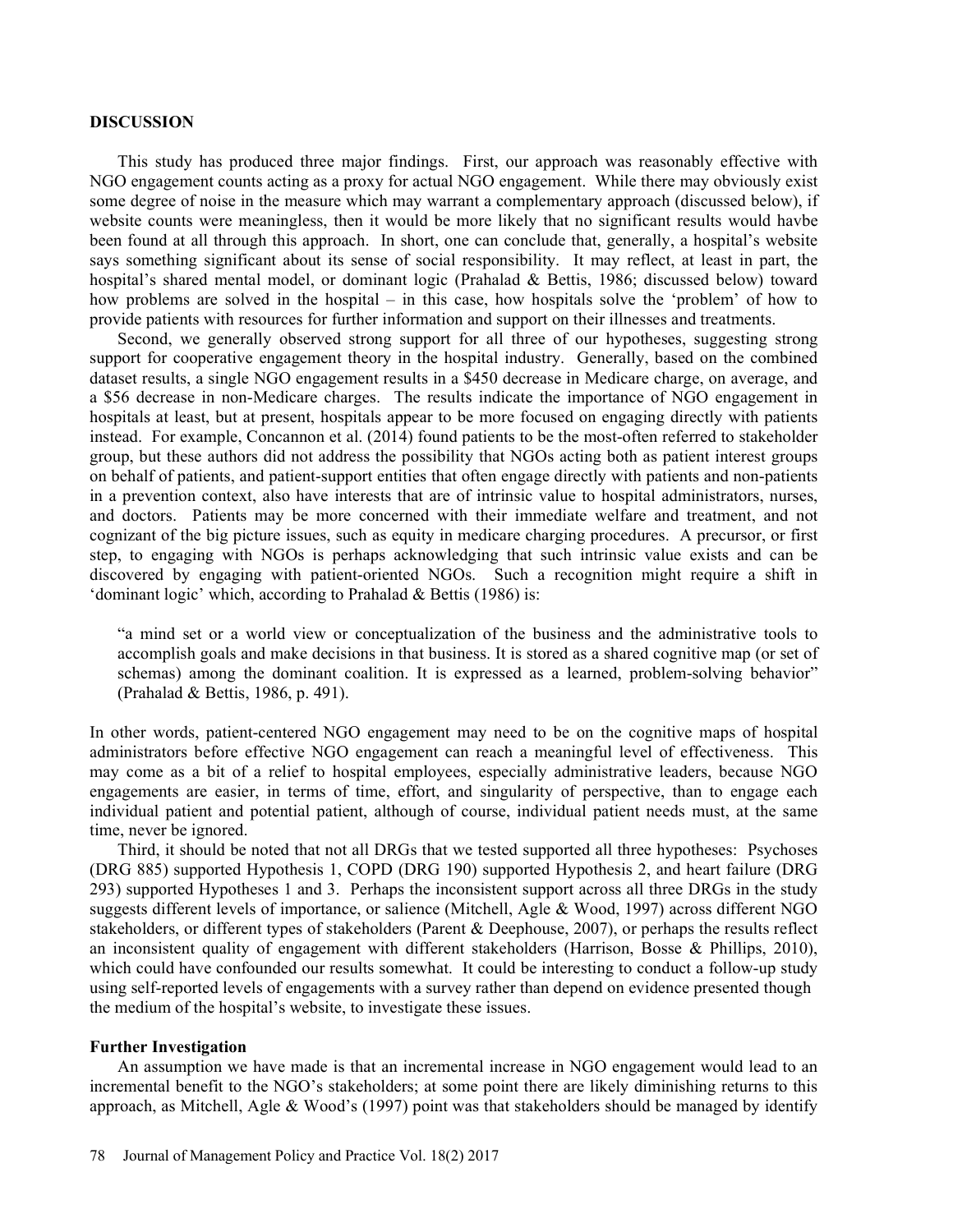high-priority ("salient") stakeholders, and then engaging with only those. While we demonstrate that stakeholder engagement is beneficial, what is yet to be explored is the limits to this benefit.

Of course, our study begs the question as to whether Cooperative Engagement Theory (CET) is generally applicable outside the hospitals addressed in this study. If CET is not generally applicable, then in which industries/environments does CET function and why? For example, NGO importance and influence may be affected by the role that government organizations play in the industry. For hospitals, several prominent GOs posed as important resources, much like NGO roles, but in other industries, GOs only take the role of regulatory institutions. Of course, we have not addressed or attempted to answer questions of instrumentality in this study  $-$  CSR performance is not necessarily the same as profitability, and in the industry in our study, non-profit organizations dominate. Although profit/non-profit hospitals were not found to behave differently in our study, perhaps CET may function differently in industries in which the for-profit organizational structure dominates.

#### **CONCLUSION**

In the course of our data collection, we have observed at least two types of dominant logic: (1) the hospital that uses resources wherever possible and opens its doors to the engagement and participation of patient-welfare-oriented stakeholders, and (2) the hospital that poses as a 'one stop shop' for all of the patient's needs, with its own doctors and nurses providing online information and managing its own administration-organized support groups. Our research shows that the hospital with a dominant logic of the first type is generally more socially responsible than the dominant logic of the second type, and that a hospital's website reflects the difference. Apart from contributions to the hospital industry itself, for example, as a partial explanation of hospital Medicare charges, we hope that this study will provide researchers with a CET-oriented research agenda that investigates the role that NGOs can and should play, in how they influence organizations and help shape our society.

## **REFERENCES**

- Barney, J. & Hesterly, W. S. (2012). Strategic Management and Competitive Advantage: Concepts  $(4<sup>th</sup>$ Ed.), Upper Saddle River, NJ: Pearson.
- Bolon, D.S. (2005). Comparing Mission Statement Content in For-Profit and Not-For-Profit Hospitals: Does Mission Really Matter? Hospital Topics, 83(4), 2-9.
- Burgos, S. 2013. Corporations and social responsibility: NGOs in the ascendancy. Journal of Business Strategy, 34(1), 21-29.
- Choi, J. & Wang, H. (2009). Stakeholder relations and the persistence of corporate financial performance. Strategic Management Journal, 30(8), 895-907.
- Concannon, T.W., Fuster, M., Saunders, T., Patel, K., Wong, J. B., Leslie, L. K. & Lau, J. (2014). A systematic review of stakeholder engagement in comparative effectiveness and patient-centered outcomes research, Journal of General Internal Medicine, 29(12): 1692-1701.
- D'Aveni, R. A. (1994). Hypercompetitive rivalries: Competing in highly dynamic environments. New York, NY: Free Press.
- Dobele, A.R., Westberg, K., Steel, M. & Flowers, K. (2014). An examination of corporate social responsibility implementation and stakeholder engagement: A case study in the Australian mining industry, Business Strategy & the Environment, 23(3), 145-159.
- Donaldson, T. & Preston, L. (1995). The Stakeholder Theory of the Corporation: Concepts, Evidence, and Implications. Academy of Management Review, 20(1), 65-91.

Freeman, R. E. (1984). Strategic management: A stakeholder approach. Boston: Pitman

Gilbert, D.U. & Rasche, A. (2007). Discourse ethics and social accountability: The ethics of SA8000. Business Ethics Quarterly, 17(2), 187-216.